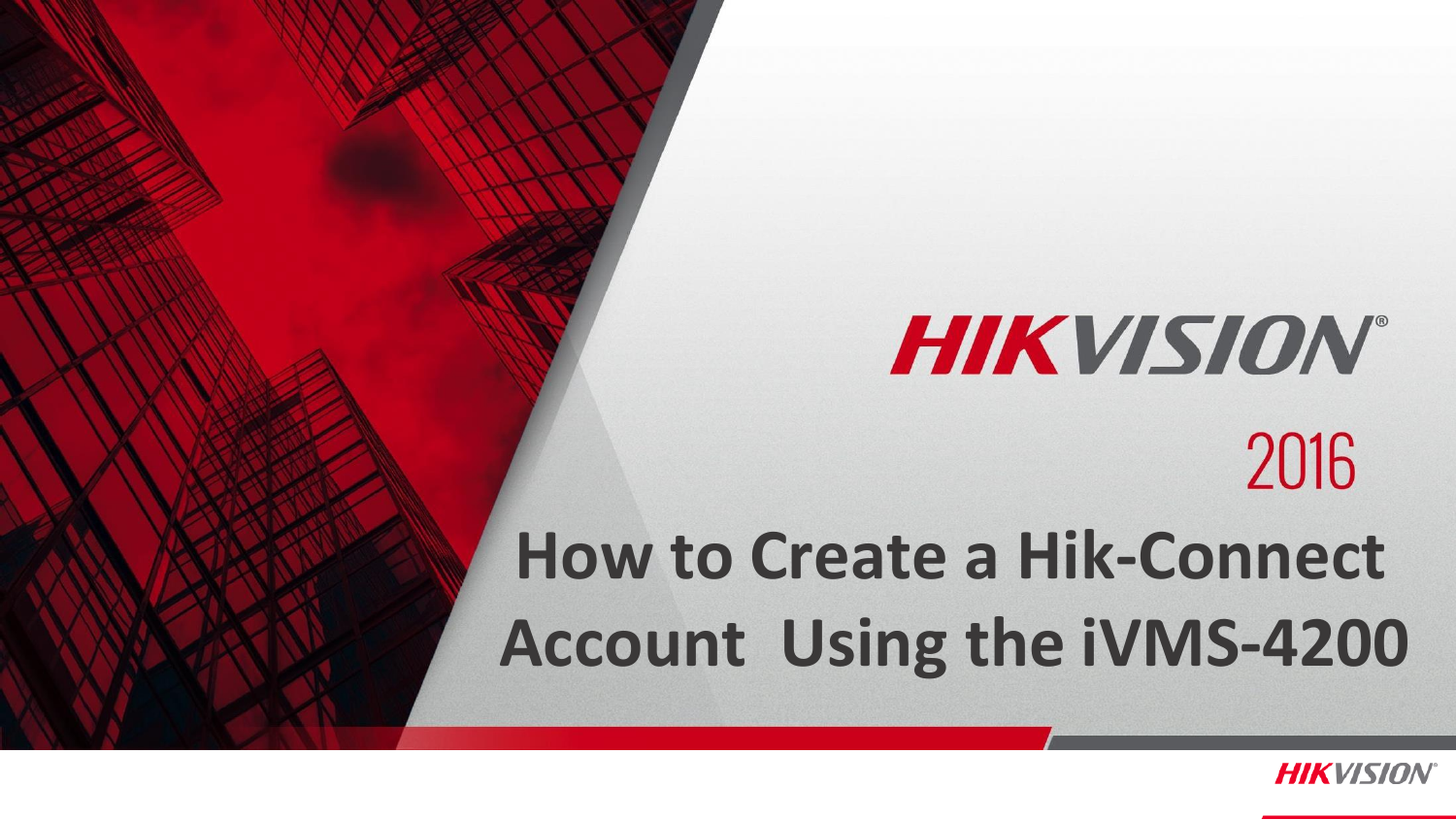- A Hik-Connect account is required in order to add a Hikvision device to the iVMS4200 using the Cloud P2P service.
- **A Hik-Connect P2P device, is a device that is registered to dev.hik**connect.com using the Hik-Connect P2P service.
- **The Hik-Connect P2P service** must be enabled on the NVR, DVR or IP Camera first prior to adding to the iVMS4200 software.
- The Hik-Connect P2P account and the Hik-Cloud P2P account are the same accounts, just different names.

NOTE: Please see the how to enable the Hik-Connect P2P service guide for more information how to configure this service on a Hikvision device.

© 2016 Hikvision USA Inc. and Hikvision Canada Inc.AllRights Reserved.Confidential and Proprietary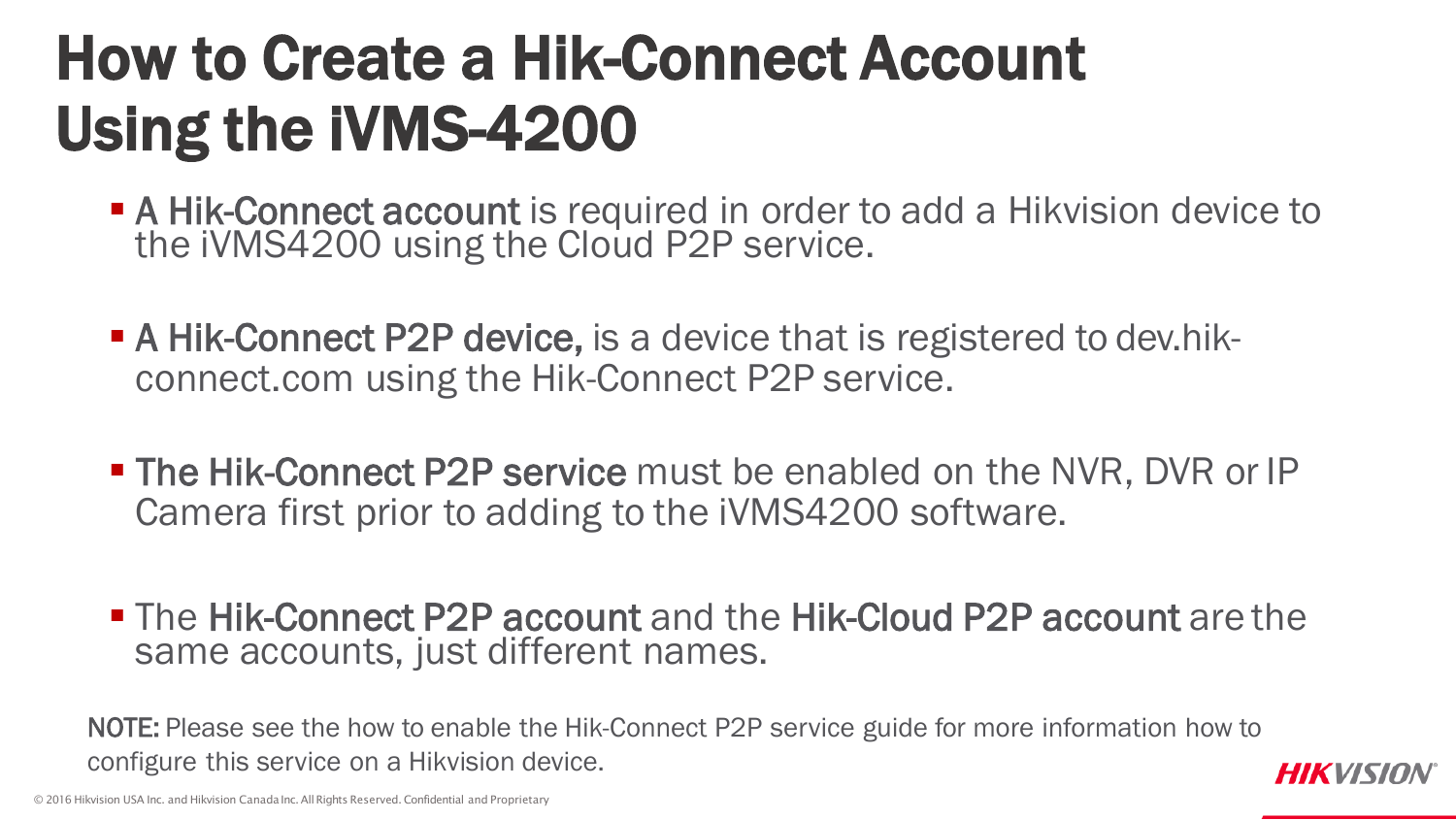**• You will need to have the latest version of** iVMS4200 software downloaded and installed on your PC.



- You can download from the [http://tech.hikvisionusa.com](http://tech.hikvisionusa.com/) or [http://www.hikvision.com](http://www.hikvision.com/) websites.
- You will need a valid email address and access to that email address for verification purposes.



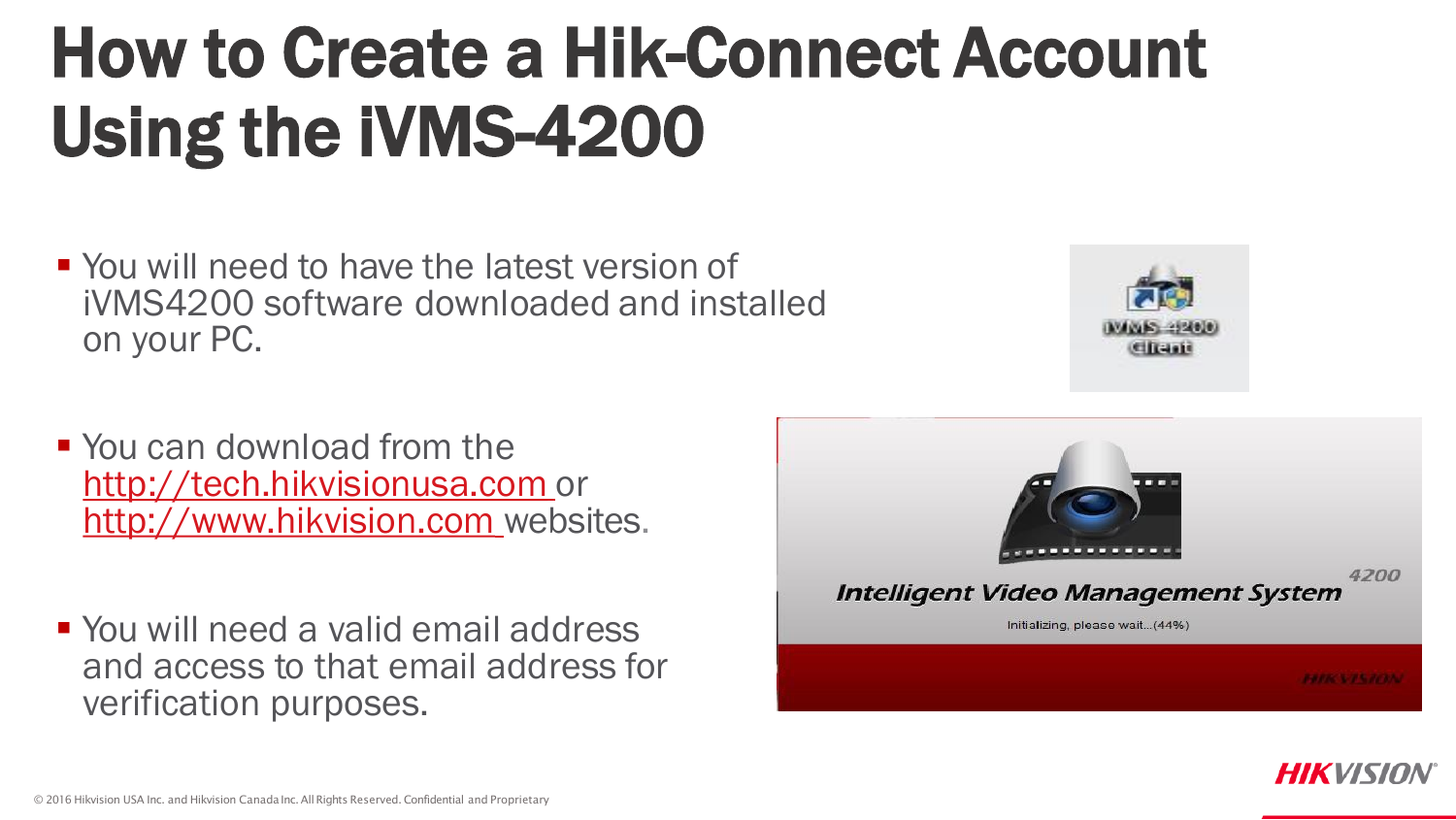From the control panel of the iVMS4200 software click on "device management"[1]



**HIK**VISION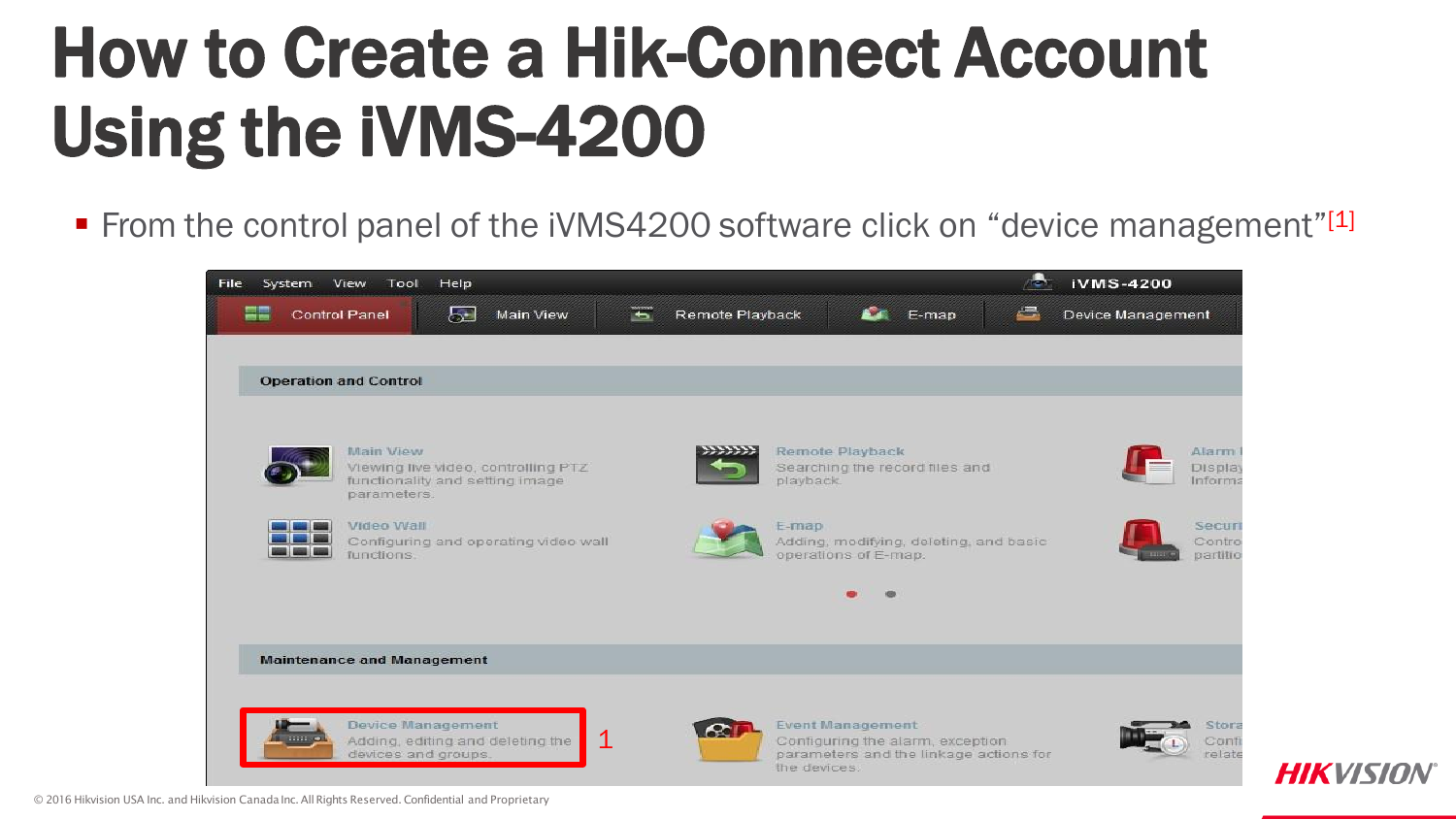- Click on Add New Device Type [2] from the left menu.
- Place a check in the Hik-Cloud P2P device box. [3]

 $\blacksquare$  Click OK [4]



NOTE: There are two tabs under the device management. The images above are from the server tab. The Organization area is all of your different devicetypes.

**HIKVISION**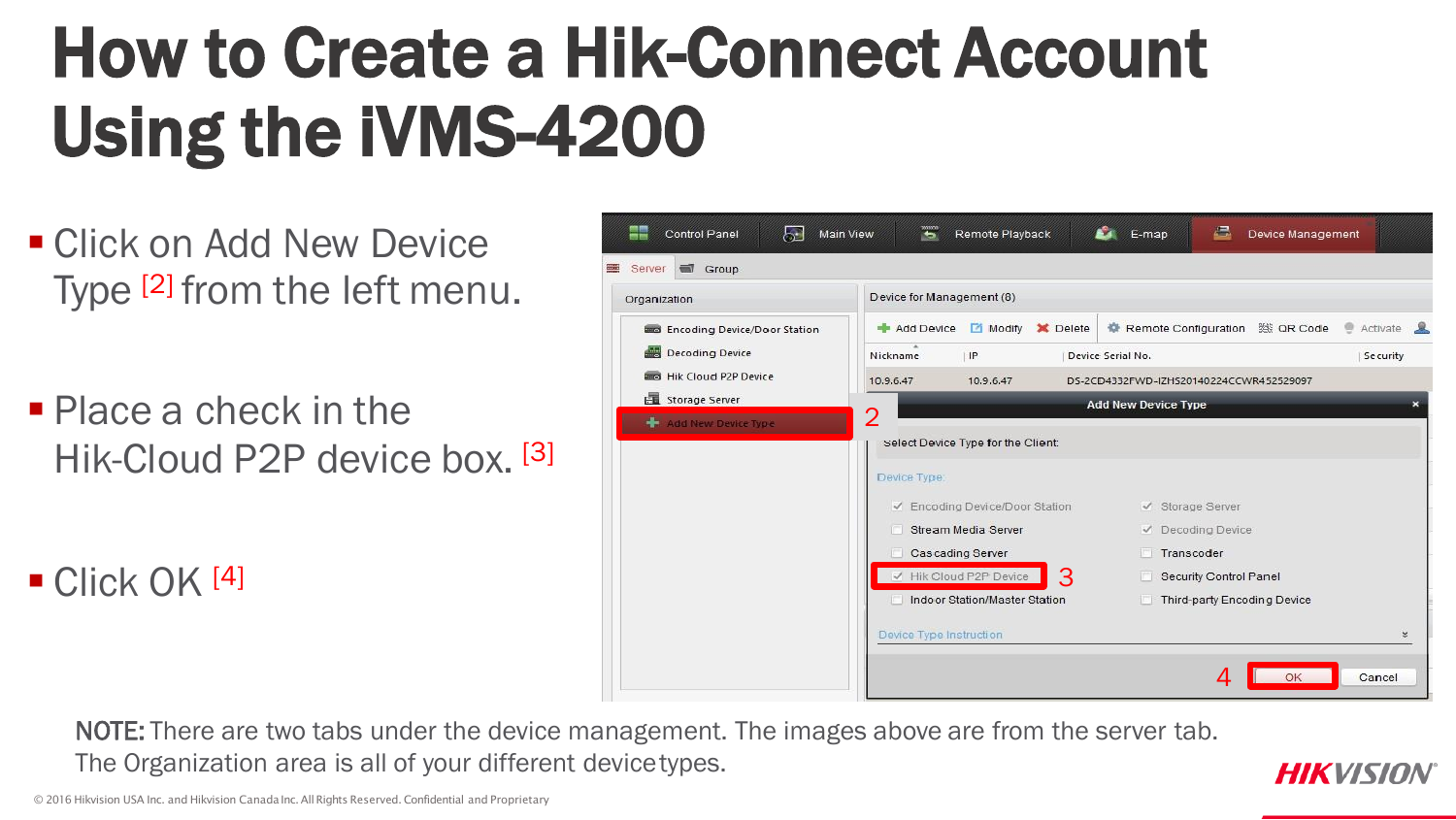- Click on the Hik Cloud P2P Device [4] from the organization menu.
- Click on the Register Button.<sup>[5]</sup>
- **F** Fnter desired username. [6]
- Input a strong password [7]
- Confirm the strong password. [8]
- **F** Fnter a valid email address.  $[9]$
- Input the Verification code  $[10]$ from the end of the field.
- Click on Get Verification Code<sup>[11]</sup>.



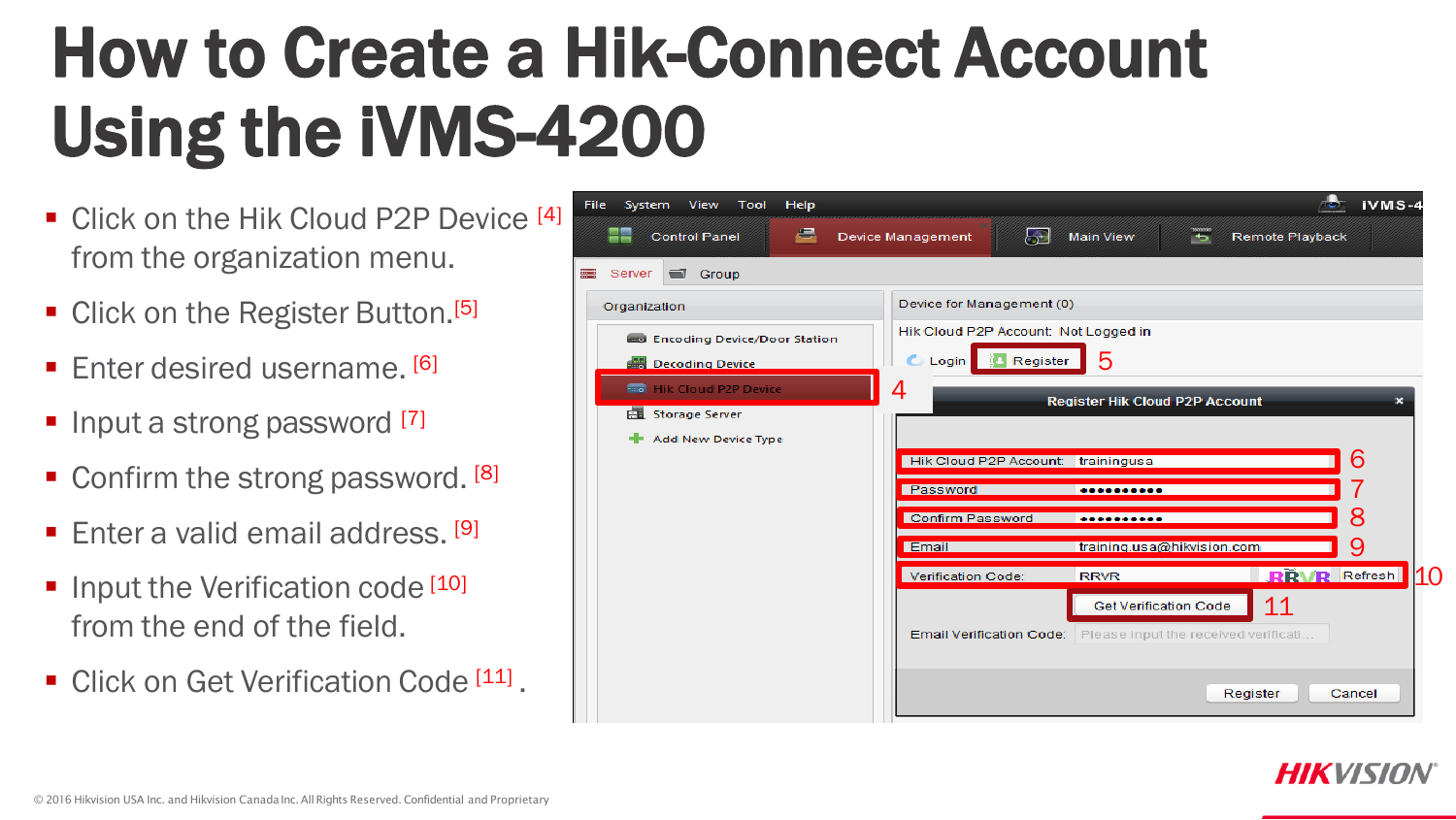- $\blacksquare$  A verification code  $[12]$  will be sent to the registered email account.
- Input the Verification Code<sup>[13]</sup> received via email into the Email Verification Code field.
- Click the Register button.<sup>[14]</sup>

#### **Verification Code** 12 service312@hicloudcam.com **O** This message was AutoForwarded. Wed 8/3/2016 10:45 AM training, usa [account registration] Verification code: 4295.expires in 30 minutes. [+] Scaned by IronPort **Register Hik Cloud P2P Account Hik Cloud P2P Account:** trainingusa Password ........ Confirm Password .......... trainingusa@hikvision.com Email Verification Code: **IPIT** 'L' RI TÈ Refresh **Get Verification Code** 13**Email Verification Code:** 4295 14 Register Cancel

#### *HIK VISION*